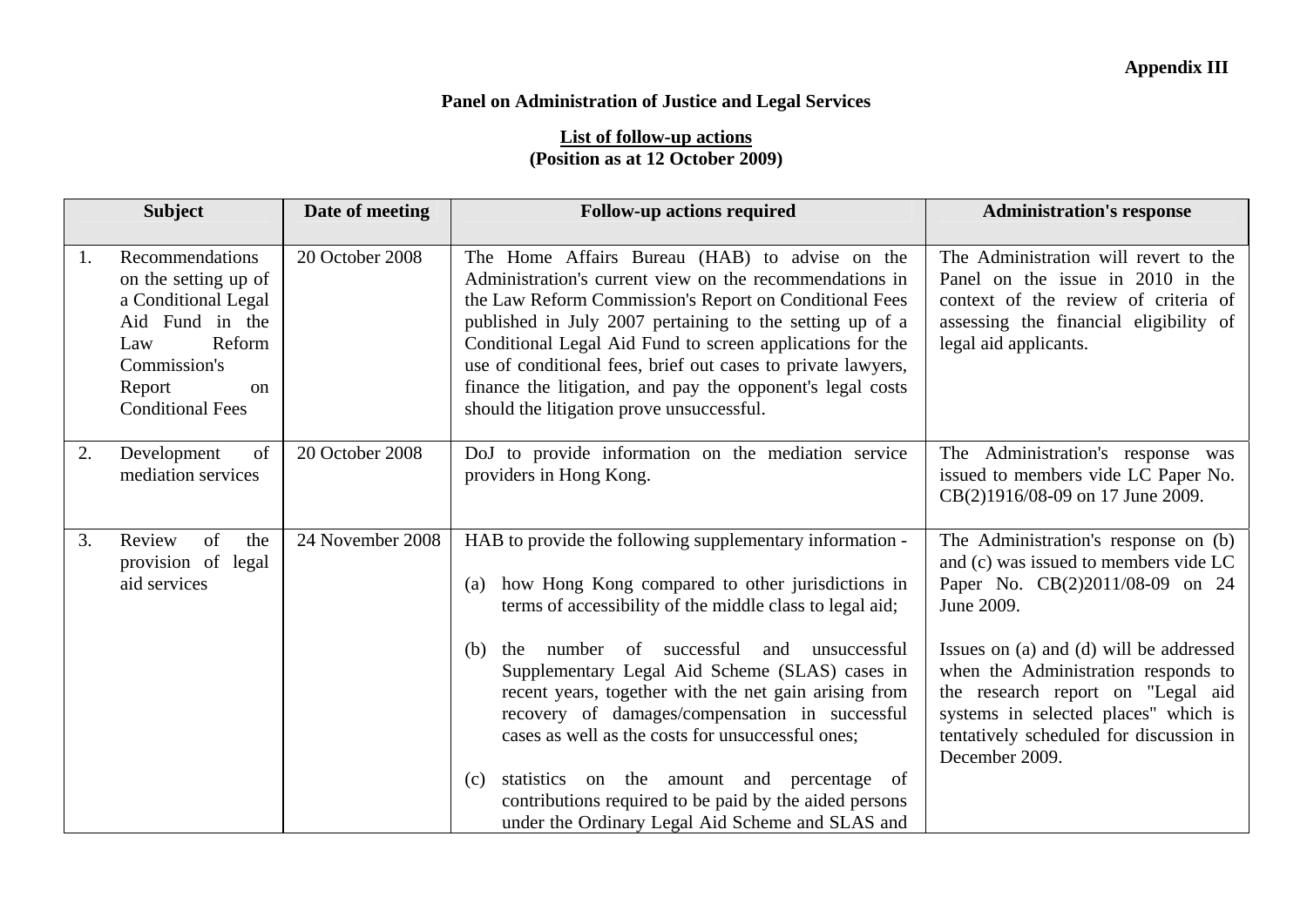|    | <b>Subject</b>                                                           | Date of meeting  | <b>Follow-up actions required</b>                                                                                                                                                                                                                                                                                                                                                                                                                                                                                                                                                                                                             | <b>Administration's response</b>                                                                                                                                                                                          |
|----|--------------------------------------------------------------------------|------------------|-----------------------------------------------------------------------------------------------------------------------------------------------------------------------------------------------------------------------------------------------------------------------------------------------------------------------------------------------------------------------------------------------------------------------------------------------------------------------------------------------------------------------------------------------------------------------------------------------------------------------------------------------|---------------------------------------------------------------------------------------------------------------------------------------------------------------------------------------------------------------------------|
|    |                                                                          |                  | the number of persons aided under the two Schemes<br>in recent years; and<br>a list of the stakeholders to be consulted on the<br>(d)<br>five-yearly review of the criteria for assessing the<br>financial eligibility of legal aid applicants.                                                                                                                                                                                                                                                                                                                                                                                               |                                                                                                                                                                                                                           |
| 4. | Criminal legal aid<br>fees system                                        | 16 December 2008 | HAB to advise the status of the grade structure review on<br>the Government Counsel (GC) grade and whether the<br>starting salary of the GC rank would be increased by some<br>30%. HAB also undertook to further examine with the<br>Hong Kong Bar Association the latter's request of<br>delinking the implementation of the revised criminal legal<br>aid fees system for barristers from that for solicitors should<br>the Administration and the Law Society of Hong Kong fail<br>to reach agreement on the fee rates for criminal legal aid<br>work, and to revert to the Panel in this regard.                                         | The Administration's response on these<br>issues was incorporated in its paper<br>entitled "Review of Criminal Legal<br>Aid Fees System" (LC Paper No.<br>$CB(2)1904/08-09(03)$ for the Panel<br>meeting on 22 June 2009. |
| 5. | Operation of the<br>Centre<br>Resource<br>for Unrepresented<br>Litigants | 13 January 2009  | The Judiciary Administration (JA) to provide information<br>on proposals regarding provision of assistance to litigants<br>by law students in certain areas. JA also undertook to<br>members' views on exploring possible<br>convey<br>collaboration with law students in providing assistance to<br>unrepresented litigants to the Steering Committee on<br>Resource Centre for Unrepresented Litigants for<br>consideration and to revert to members in this regard.<br>HAB to provide a written response to members' views on<br>and support for the provision of publicly-funded free legal<br>advice service to unrepresented litigants. | Response awaited.<br>The issue will be discussed when the<br>Administration reverts to the Panel on<br>the subject of free legal advice service<br>in the first quarter of 2010.                                          |